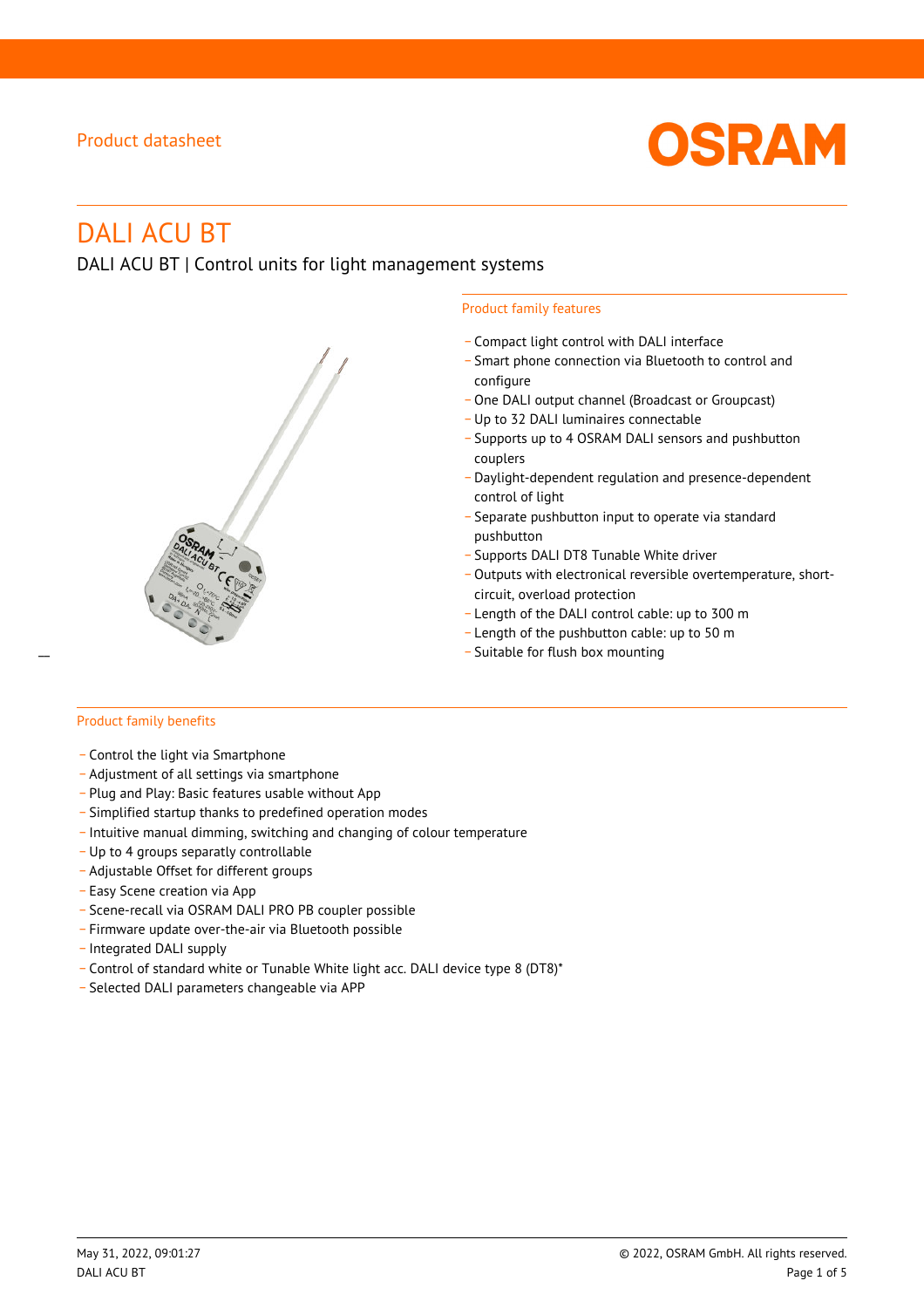#### Areas of application

- \_ Offices
- Conference rooms
- Training rooms
- \_ Classrooms
- \_ Corridors
- Shop lighting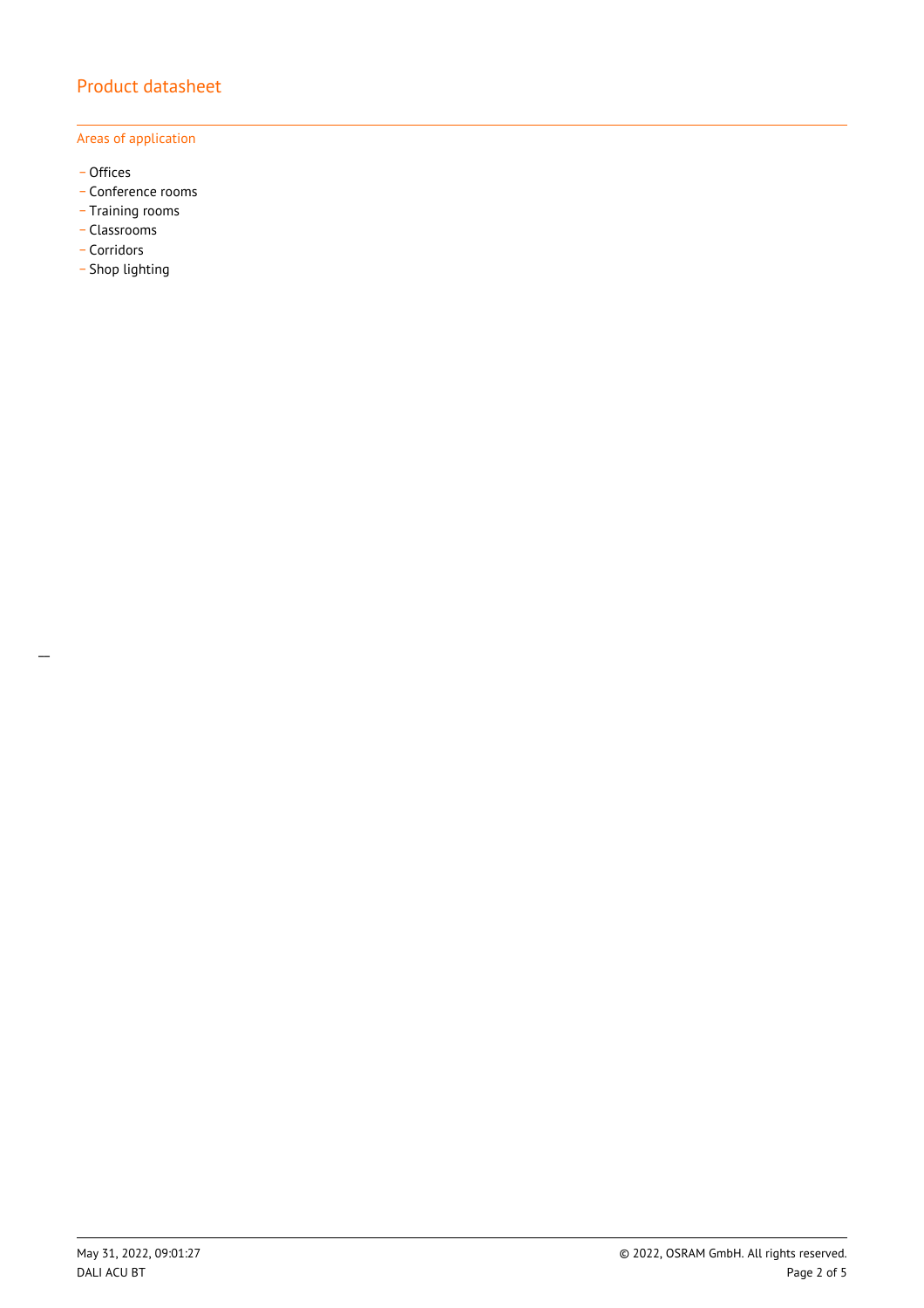### Technical data

# **Electrical data**

| Nominal voltage        | 220240 V |
|------------------------|----------|
| <b>Mains frequency</b> | 50/60 Hz |
| System wattage         | 3.00 W   |

# **Dimensions & weight**



| Length                | 49.0 mm   |
|-----------------------|-----------|
| Width                 | 48.0 mm   |
| <b>Height</b>         | $22.0$ mm |
| <b>Product weight</b> | 40.00 $q$ |

# **Colors & materials**

| <b>Product color</b> | Light grey |
|----------------------|------------|
|                      |            |

# **Temperatures & operating conditions**

| Ambient temperature range | $0.01+60$ |
|---------------------------|-----------|

# **Capabilities**

| <b>Dimmable</b>                  | No                                                   |
|----------------------------------|------------------------------------------------------|
| <b>Dimming interface</b>         | <b>DALI</b>                                          |
| <b>Number of control outputs</b> |                                                      |
| <b>Transmitter range</b>         | 15 <sub>m</sub>                                      |
| Type of installation             | Luminaire integration/Integrated in flush device box |

### **Certificates & standards**

| Type of protection      | <b>IP20</b> |
|-------------------------|-------------|
| <b>Protection class</b> |             |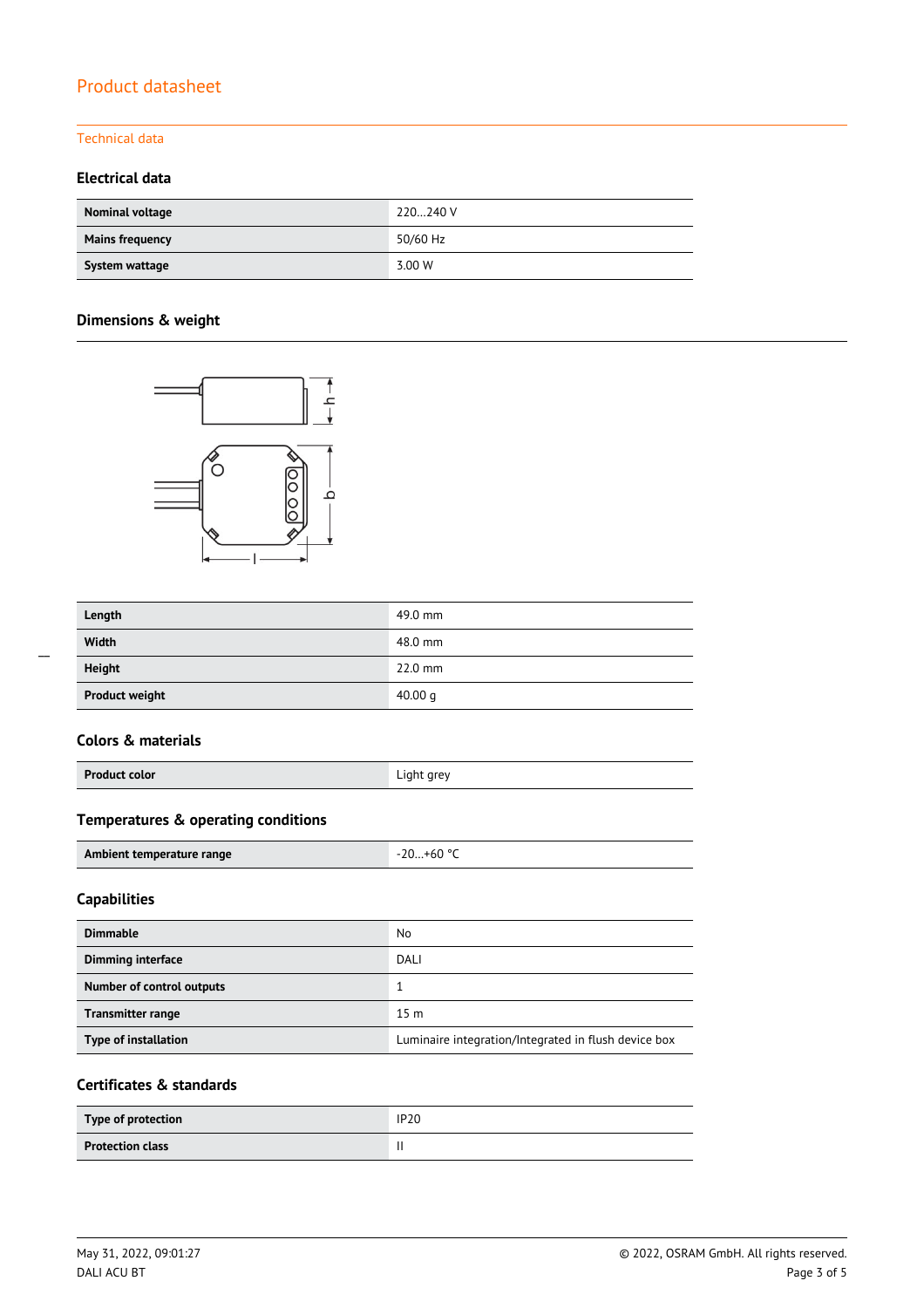| Approval marks - approval                                             | <b>CE</b>                                                                                             |  |  |  |
|-----------------------------------------------------------------------|-------------------------------------------------------------------------------------------------------|--|--|--|
|                                                                       |                                                                                                       |  |  |  |
| Logistical data                                                       |                                                                                                       |  |  |  |
| <b>Commodity code</b>                                                 | 853710989900                                                                                          |  |  |  |
| <b>Environmental information</b>                                      |                                                                                                       |  |  |  |
| Information according Art. 33 of EU Regulation (EC) 1907/2006 (REACh) |                                                                                                       |  |  |  |
| <b>Date of Declaration</b><br>31-05-2022                              |                                                                                                       |  |  |  |
| <b>Primary Article Identifier</b>                                     | 4052899544819                                                                                         |  |  |  |
| <b>Candidate List Substance 1</b>                                     | Lead                                                                                                  |  |  |  |
| CAS No. of substance 1<br>7439-92-1                                   |                                                                                                       |  |  |  |
| Safe Use Instruction                                                  | The identification of the Candidate List substance is<br>sufficient to allow safe use of the article. |  |  |  |
| Declaration No. in SCIP database                                      | fb08cfb1-c740-446c-b7a7-9ef65a968076                                                                  |  |  |  |

#### Equipment / Accessories

- Free App for iOS and Android available at the app store

#### Download Data

 $\overline{a}$ 

|                          | <b>File</b>                                                                         |
|--------------------------|-------------------------------------------------------------------------------------|
|                          | User instruction<br>DALI ACU BT Control                                             |
| 人                        | User instruction<br>DALI ACU BT Control                                             |
| $\overline{\phantom{a}}$ | <b>Brochures</b><br>Light is easy to use - Plug-and-play app control solutions (EN) |
| $\overline{\phantom{a}}$ | Certificates<br>DALI Zigbee DALI VDE 40047700 080422                                |

### Logistical Data

| <b>Product code</b> | <b>Product description</b> | Packaging unit (Pieces/Unit) | Dimensions (length x width x<br>height) | <b>Volume</b>         | <b>Gross weight</b> |
|---------------------|----------------------------|------------------------------|-----------------------------------------|-----------------------|---------------------|
| 4052899544819       | DALI ACU BT                | Shipping carton box<br>60    | 344 mm x 254 mm x 278 mm                | 24.29 dm <sup>3</sup> | 3861.00 a           |

The mentioned product code describes the smallest quantity unit which can be ordered. One shipping unit can contain one or more single products. When placing an order, for the quantity please enter single or multiples of a shipping unit.